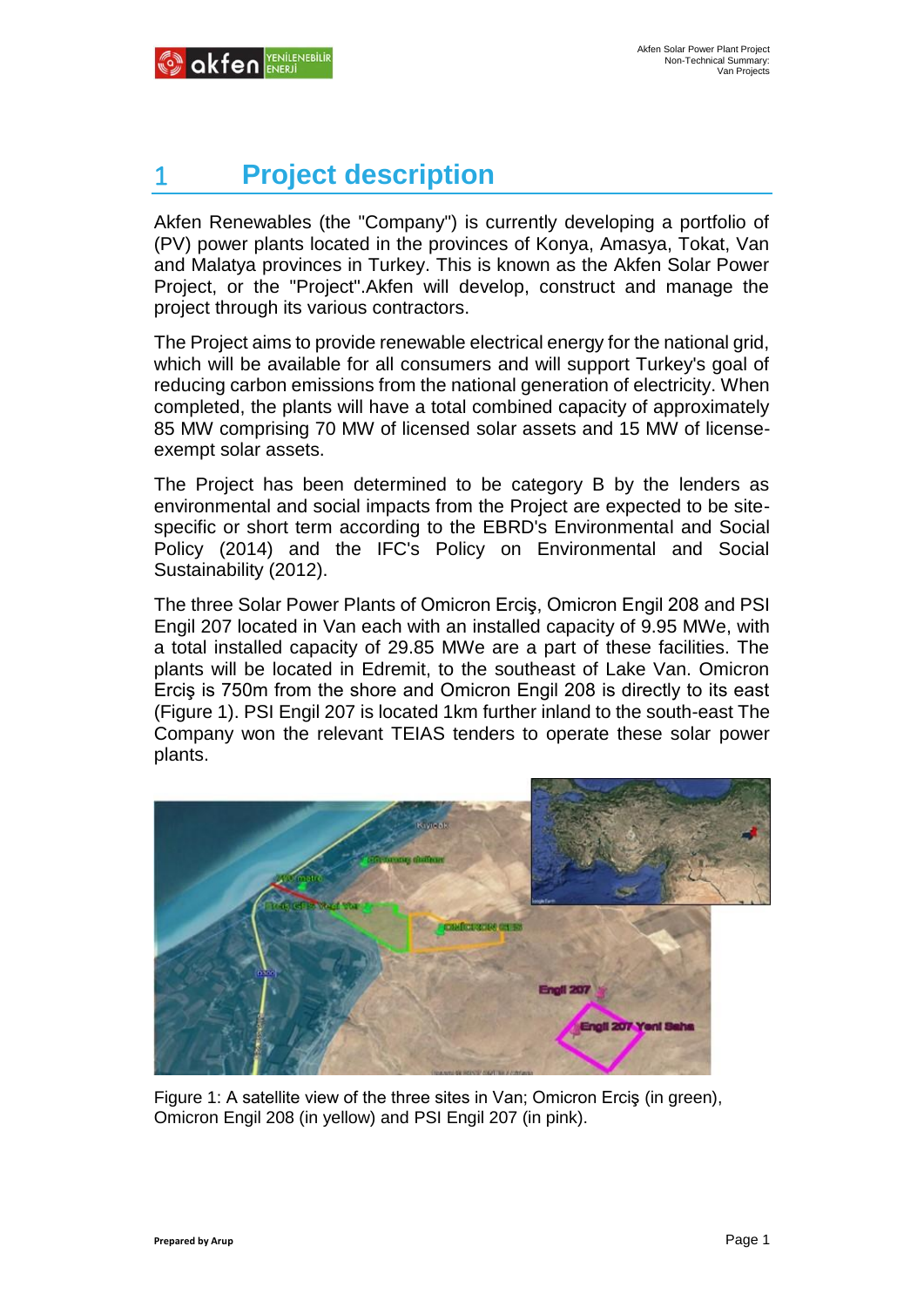# 2 **Environmental and social benefits, impacts and mitigation measures**

#### 2.1 **Environmental and social assessment**

There is no requirement to prepare an EIA for any of the Akfen Solar Power Projects located in Van according to national legislation, a PIR was prepared for each of the sites, and all the sites received a permission to proceed without a further EIA study. However, the Company has undertaken additional studies including social impact assessment, cumulative impact assessment, biodiversity and ecosystem assessment studies and visual impact assessment studies in order to meet the Lenders' environmental and social criteria

### 2.2 **Resource efficiency and pollution prevention and control**

According to the initial estimates by the Company, approximately 50GWh of electricity will be generated in the first year of operation of the Van solar power plants, resulting in greenhouse gas emissions avoidance of 33,198 tonnes of  $CO<sub>2</sub>$  annually.

It is estimated that a total of 1,116m<sup>3</sup>/year of water will be consumed each year for panel cleaning in all three sites. Water discharge from the panels is likely to evaporate or be absorbed into the soil after falling from the panels.

### 2.3 **Land acquisition**

The Van Solar Power Plant sites will be located on a total of 604,881m<sup>2</sup> of pasturelands. The state granted the rights of use of the Omicron Engil 208 land to the Company in August 2016. The procedures for obtaining the rights to use the pasturelands for Omicron Erciş and PSI Engil 207 are ongoing.

### 2.4 **Cultural heritage**

A procedure will be put in place to manage archaeological assets that are found during construction works. Previous studies have indicated there are no known cultural heritage assets in the site area.

#### 2.5 **Biodiversity**

The Omicron Erciş Solar Power Plant site borders the Dönemeç Delta Wetlands, a Naturally Important Wetland area, directly to the south and west and part of the site.  $6.000m^2$  of the site is located within the designated area, as shown in Figure 2. However, the pasture is elevated land not forming part of the marsh habitat and the development of the solar power plant on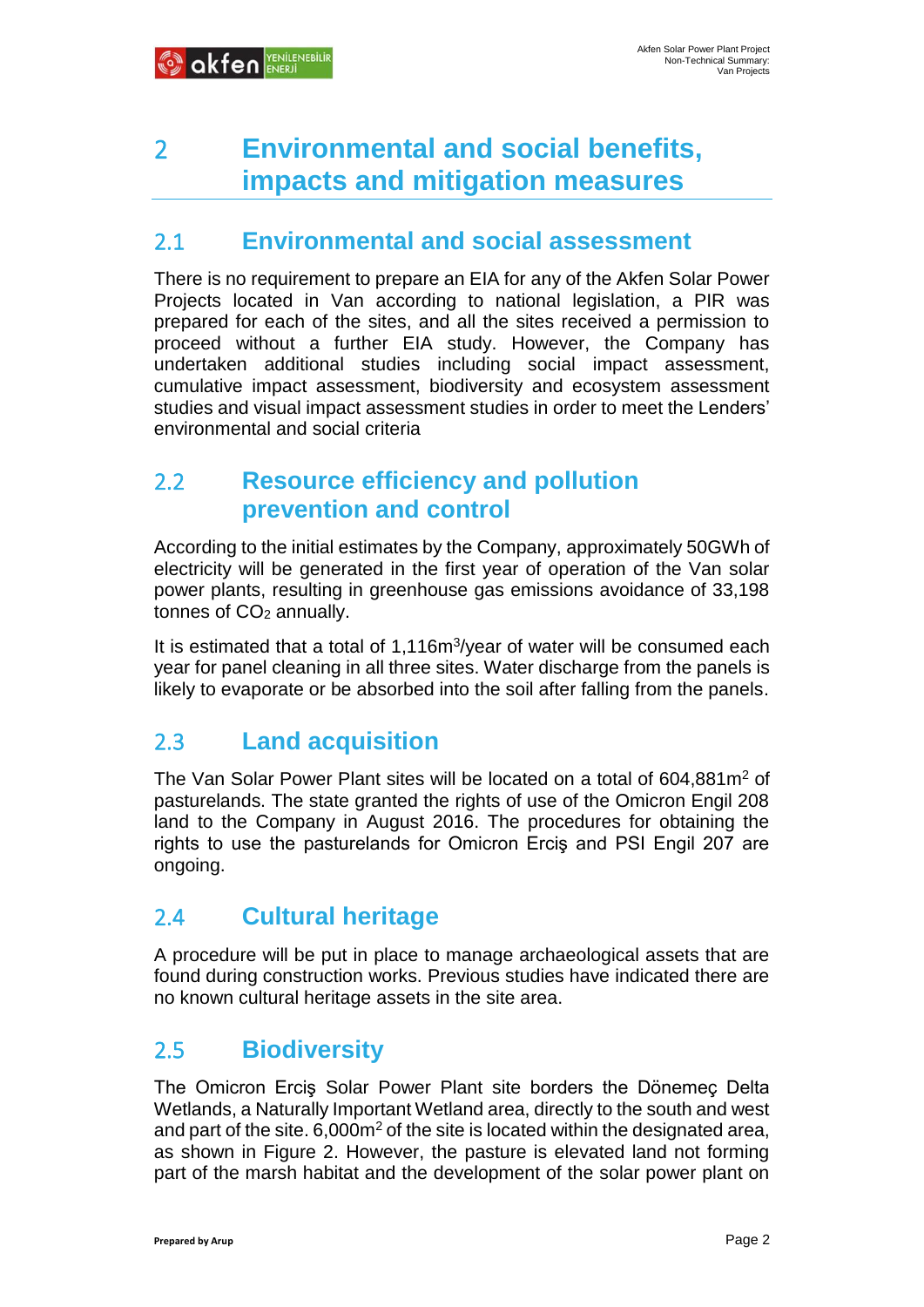

this area is not considered to be a significant impact. The  $6,000m^2$  overlap will not be developed by the project sponsor and be left as it is. Further biodiversity monitoring studies will be conducted by the sponsor to identify, minimize and mitigate biodiversity impacts of the project.



Figure 2: Satellite view showing the overlap of the Omicron Erciş site with the Dönemeç Delta Wetlands

## 2.6 **Visual impact**

The sites of all three Solar Power Plants have higher elevation than the surrounding settlements and the Edremit - Van highway. Therefore, the visibility will be low from these locations. The visual impact and possible visibility of Omicron Erciş and Omicron Engil 208 from the nearest residential buildings 350 m to the south and west is shown in Figure 2.



Figure 3: View of Omicron Erciş and Omicron Engil 208 Solar Power Plants from the nearest houses in the south-west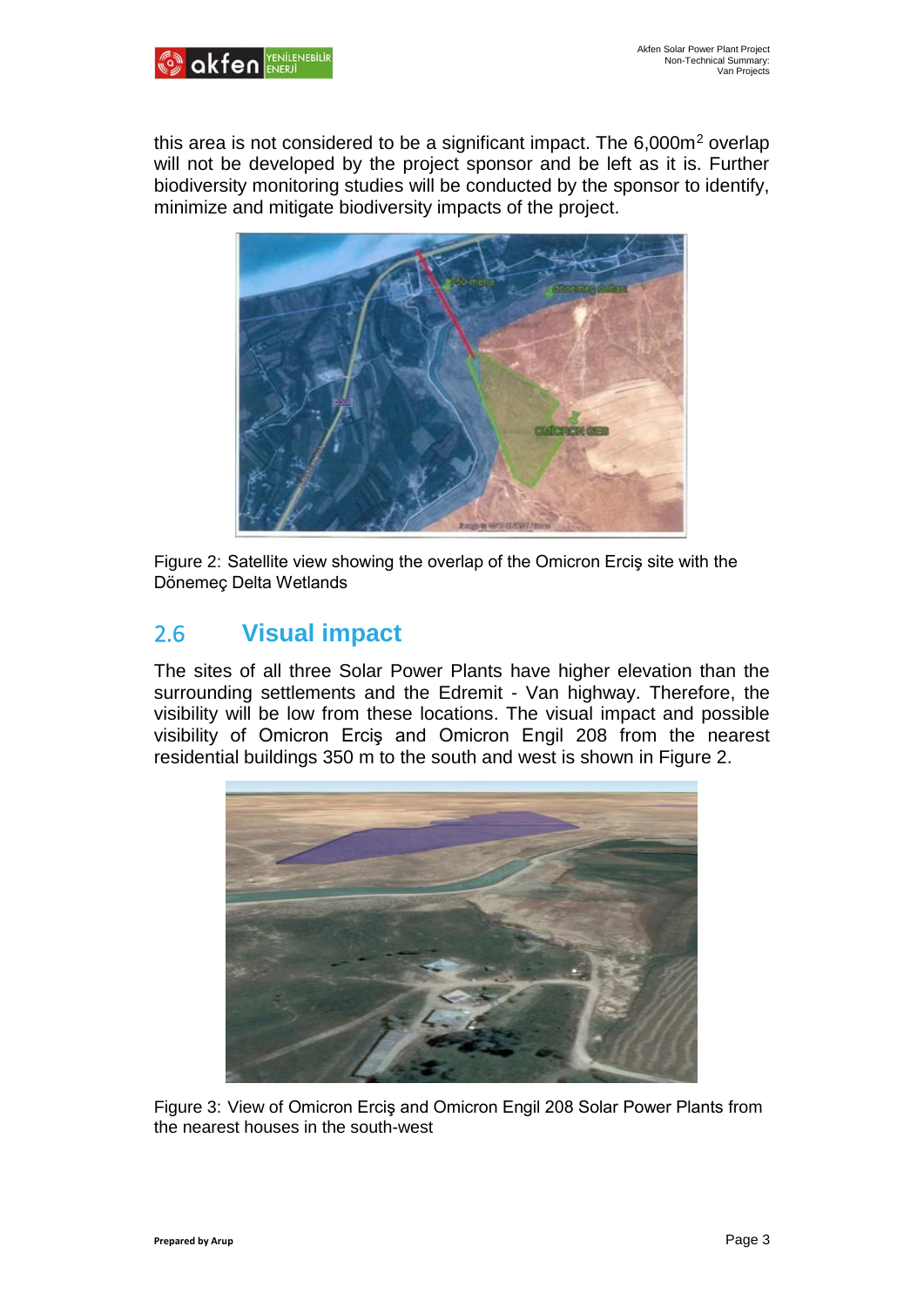#### 2.7 **Consistency with policy, law and other plans**

All three projects are consistent with the national policy towards promotion of renewable energy sources, legal requirements and other plans for the area of influence. They fulfil the main strategic goal of reducing carbon emissions from electricity production.

### 2.8 **Cumulative and induced impacts**

Akfen Renewables has committed to undertaking cumulative assessments for all Project sites which will include any development in the local area which could have a cumulative impact on social and environmental factors.

#### 2.9 **Environmental and social management**

The Company is committed to operating the proposed projects in accordance with national law, good international practice and the EBRD's environmental and social policies. At a corporate level, the Company operates an Environmental Management System that is certified to international standards.

An environmental and social action plan, known as an ESAP, has been prepared for the Project. This details the actions that the Company will take to prevent, reduce and offset environmental impacts and risks.

# 3 **Impact monitoring**

#### 3.1 **Process for monitoring the identified impacts**

Compliance with the ESAP will be monitored with quarterly inspections during construction phase and annual inspections during operation phase. Annual reports on environmental and social performance will also be prepared. The reports will be checked against legislative requirements and those of the lenders. The monitoring will continue for the first two years of operation of the power plant.

#### 3.2 **Stakeholder engagement and grievances**

A Stakeholder Engagement Plan has been prepared for the Project. This provides a mechanism for the consideration and response to further comments received regarding the all three Solar Power Plants in Van as well as the other plants forming the Project. It describes the Company's approach to interacting with stakeholders, including the general public, and the disclosure of relevant information with respect to Company's operations and the Project. It is available at the company's website at